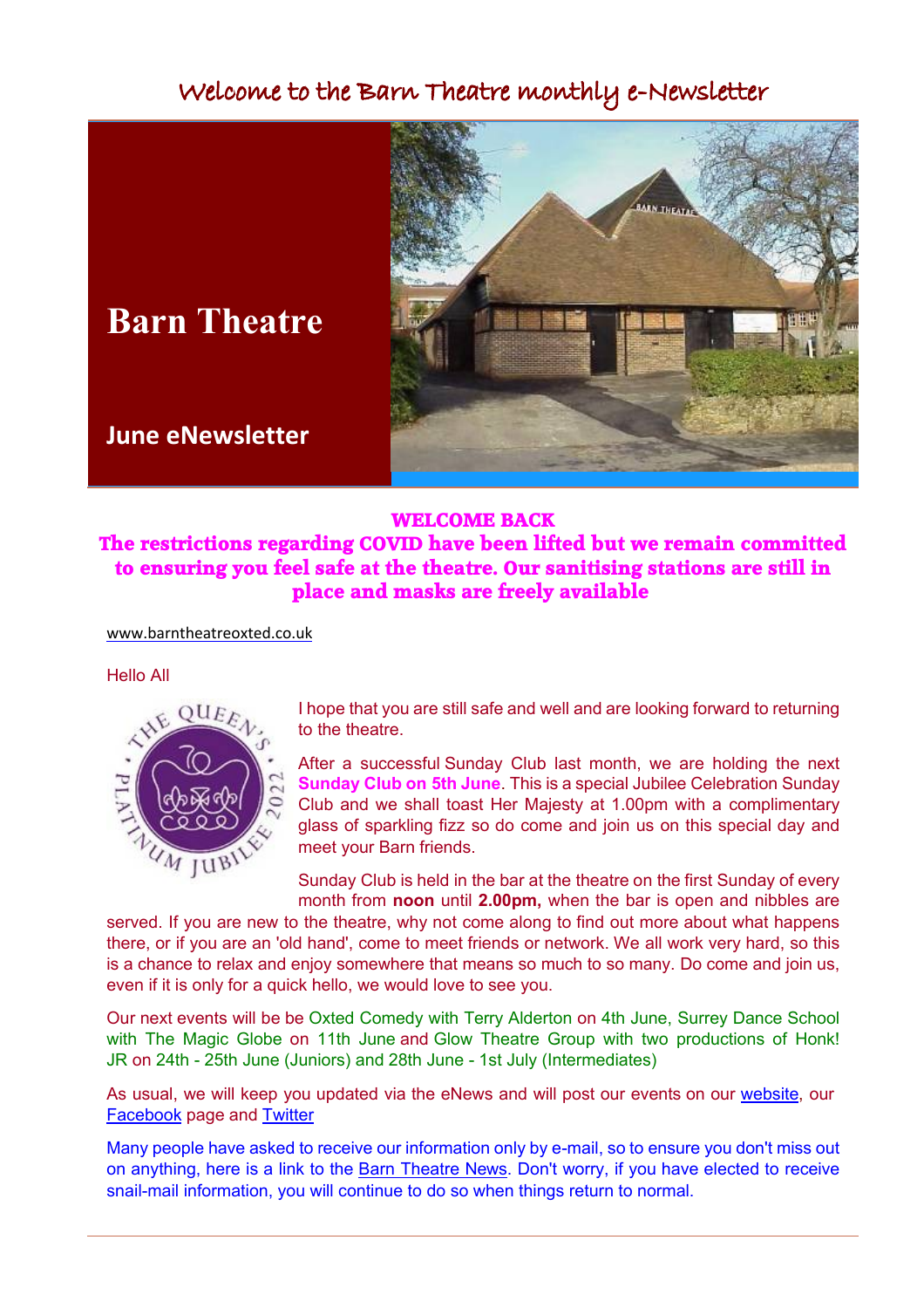### **Barn100**

The Barn100 project has now started building work for Phase One of three phases and aims to rebuild the whole entrance and front of house area of the theatre. This will include extending outwards to make room for newly built larger capacity toilets, creating a new wheelchair friendly toilet and extending the bar store. The immediate entrance lobby will have an open ceiling, lit by a feature window and provide more circulation space for the audience. The



aim is to complete all the works in time for our Centenary in May 2024, hence the project title, Barn100.

We would ask for your financial support in helping to ensure that this project is able to proceed in a timely manner through to completion. If you can help in any way please e-mail [barntheatre@btinternet.com](mailto:barntheatre@btinternet.com) or telephone 07802 302025 or Donate



To help us fund this project, our Red Buckets have been brought out of retirement and a collection will be held at the end of each show. We are aware that many people now do not carry change but we are very happy to receive notes or there are QR code posters around the theatre which allow you to donate via mobile phone.

Please do give generously to help us complete this project in a timely manner.

Join **Terry Alderton** and guests as **House of Stand Up** presents 'An Evening of Top London Comedy' on 4th June at 7.45pm.

Terry Alderton is an outstanding comic and actor (and ex-Southend goalkeeper) who holds the record for the most encores at the Comedy Store. <https://youtu.be/qGIoGW4LzJU>

A full-on 100mph comedian, stand-up comic Terry Alderton uses his body and an immense and unique vocal range to hurtle audiences through an ad-libbed riot of exuberant, loose-limbed physical comedy at its very best. He starred in Eastenders (BBC1) as Terry Spraggon, opposite his onscreen girlfriend Bianca Butcher (Patsy Palmer) and remained in the show for two years.



Terry appeared as a regular fire fighter on 'London's Burning' (ITV1), played a yardie gangster in 'Lock, Stock and Two Smoking Barrels' (Ch4), and has had roles in 'The Bill' (ITV1), 'Holby City' (BBC1), and 'Waking the Dead' (BBC1).

His film work has included 'Black Ball' (Directed by Mel Smith), 'Keeping Mum', 'The Jam', 'The Bird House', 'Oblivious', 'The Flirting Club', and 'Brahms and Liszt'. He was also the subject of the major documentary film 'Comic', directed by Sam Callis.

Both series of his critically acclaimed Radio 4 show 'Terry Alderton's All Crazy Now' gave listeners a glimpse into his chaotic, frenetic, hallucinatory and unique mind, as he played every character and sang every crazy song.

Tickets costing £20.00 are available from [www.barntheatreoxted.co.uk](https://www.ticketsource.co.uk/barn-theatre/t-yrpkqx)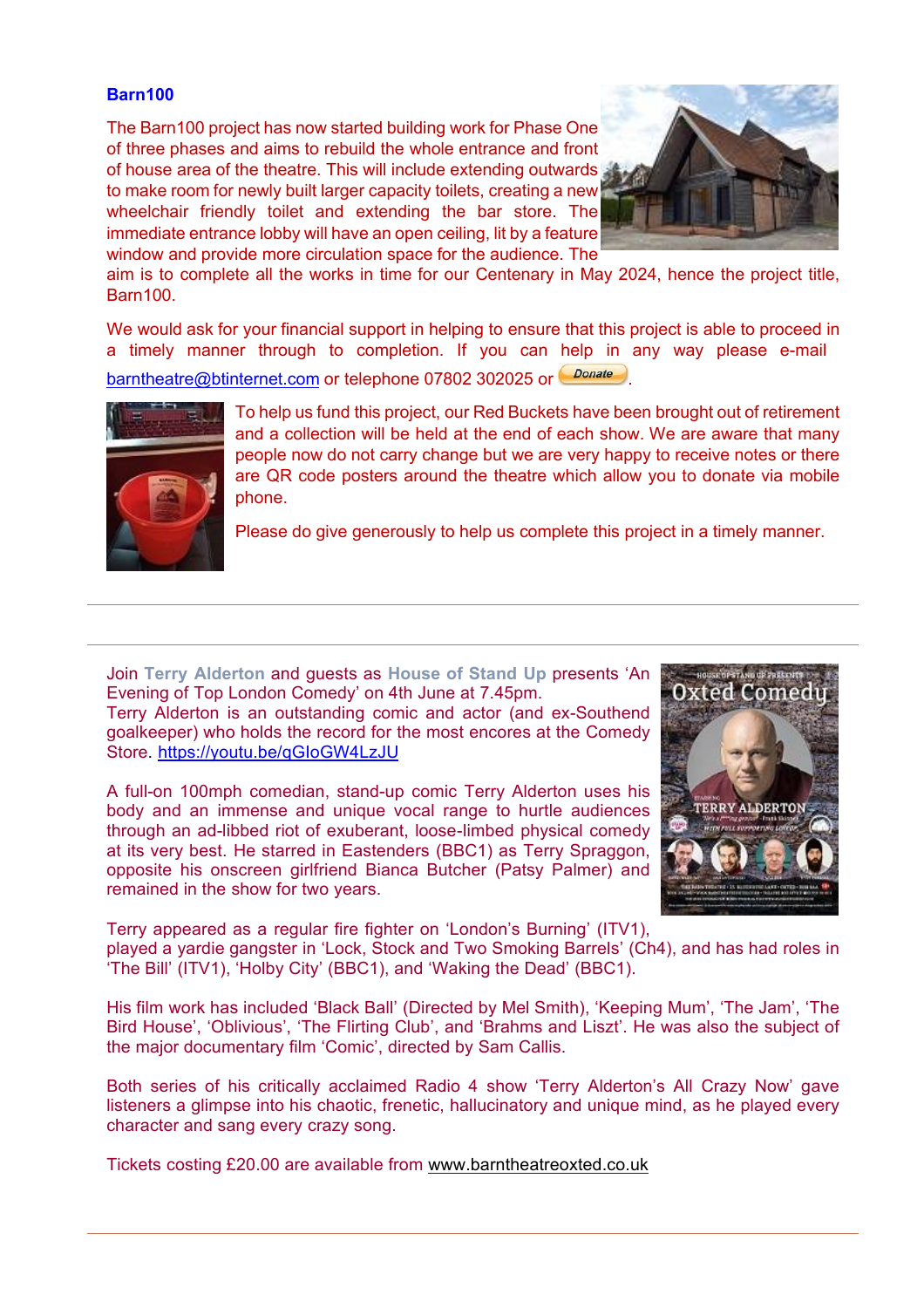

**Surrey Dance School** present **The Magic Globe** on Saturday 11th June at 2.00pm and 7.00pm. When the children of the Happy Homeworkers After School Club find an old globe in the teacher's cupboard, they are whisked off on a tour of far-flung places. Will they get back in time to hand their homework in? Will they ever get home at all? With international dances interwoven by a magical tale, this is a trip around the world in less than two hours! An original piece devised, choreographed and written by SDS.

Tickets costing £15.00 are available from [www.barntheatreoxted.co.uk](https://www.ticketsource.co.uk/barn-theatre/e-rxerrr)

Adapted for young performers, and with a score by George Stiles and Anthony Drewe (Mary Poppins, Peter Pan, Half a Sixpence), **Honk! JR**. which is being performed by **Glow Theatre Group** is a heart-warming celebration of being different that is sure to delight audiences of all ages with its sparkling wit, unique charm and memorable music.

Ugly looks quite a bit different from his darling duckling brothers and sisters. Feeling rather foul about himself, the little fowl finds himself on an adventure of self-discovery, all the while unknowingly outwitting a very hungry Cat. Along the way, Ugly meets a whole flock of unique characters and finds out that being different is not a bad thing to be.



Performances for [Juniors](https://www.ticketsource.co.uk/barn-theatre/e-lppzlk) are on Friday 24<sup>th</sup> and Saturday 25<sup>th</sup> June and [Intermediates](https://www.ticketsource.co.uk/barn-theatre/e-ammpyg) on 28th June to 1st July, both at 7.00pm. Tickets are

£9.00 and are available from [www.barntheatreoxted.co.uk](https://www.ticketsource.co.uk/barn-theatre). For more information call 07813 916105



The theatre is holding its **AGM** on Tuesday **7th June** at 8pm. You do not have to be a shareholder or member to attend, so please come along, listen to what has been happening in the past year and join in with the discussions and after the short formalities are over, join us for convivial refreshments in the bar

**Book Tickets** 

We are booking tickets for:

- Oxted Comedy with Terry Alderton (4th June)
- The Magic Globe by Surrey Dance School (11th June)
- Honk (Juniors) by Glow Theatre Group (24th 25th June)
- Honk (Intermediates) by Glow Theatre Group (28th June 1st July)
- Our House by Glow Theatre Group (7th 9th July)
- Back to the Boomovies by Boom Arts Academy (16th July)
- High School Musical by Kenley Holiday Workshop (10th 13th August)
- Simply Dan (2nd September)
- Three Men in a Boat by Kick in the Head Theatre Productions (3rd September)
- The Mikado by Merry Opera (9th September)
- Oxted Comedy with Andy Askins (10th September)
- Matilda JNR & Guys and Dolls JNR by LCA Stage Academy (11th September)